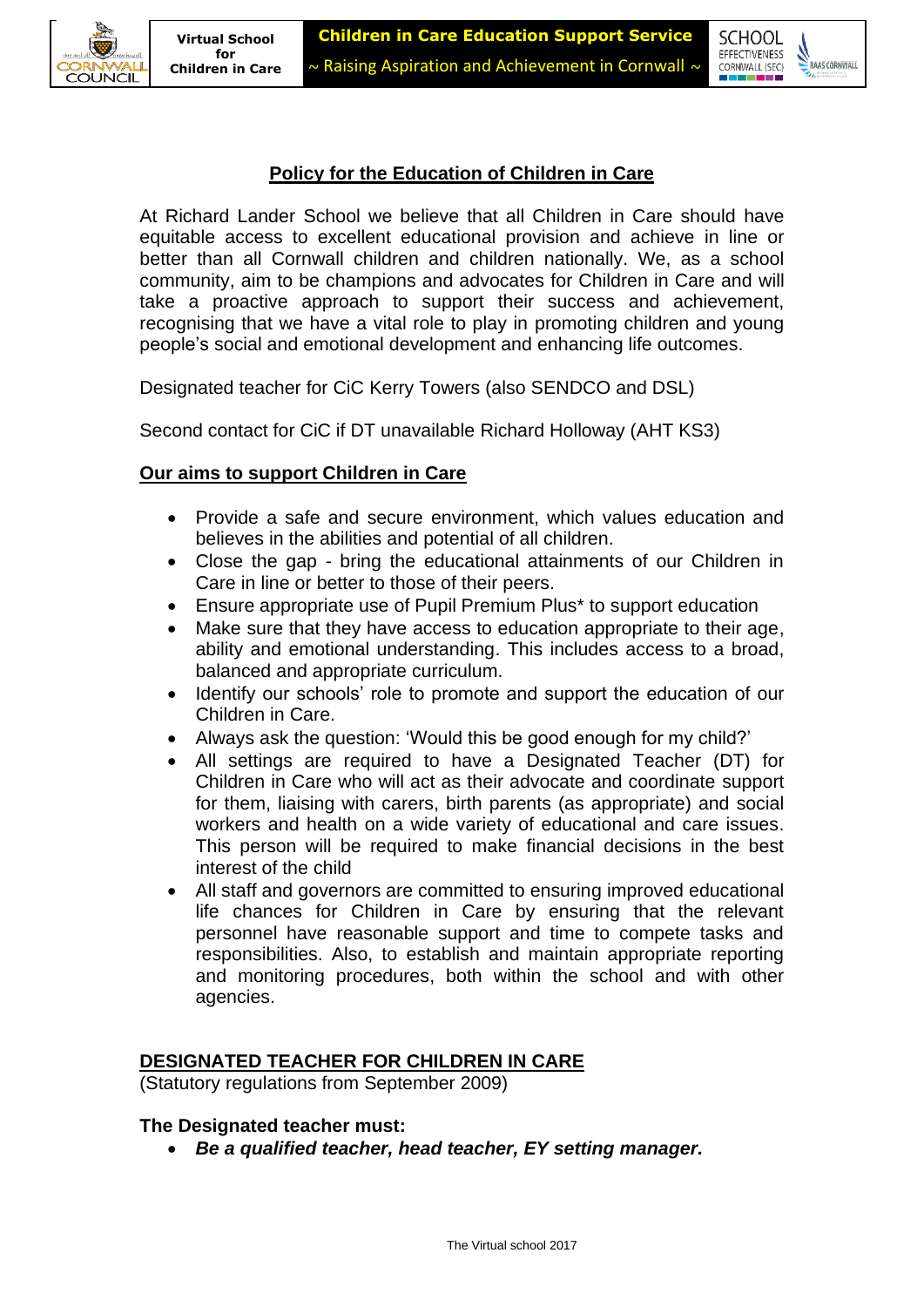



- Maintain a register of all Children in Care in the school (this includes children from both in and out of Cornwall)
- The register will include a record of: the contact person in the Virtual School for CiC (CiCESS), Care status, type of placement (e.g. foster, respite, residential, adoptive), name of Social Worker, CiC nurse, area social care office and contact number
- Liaise with SENCo / class teacher and other members of staff on a 'need to know' basis
- Ensure statutory documentation is kept up to date and is relevant to the child's needs and ability i.e. Electronic termly Personal Education Plan

# **The Electronic Personal Education Plan (EPEP)**

## **The EPEP is now in place as of September 2017 – this is through Welfare Call – guidance on the Virtual school webpage**

(taken from 'Promoting the education of looked after children', July 2014 DfE)

31. All looked after children must have a care plan, of which the PEP is an integral and legal part.

32. All of those involved in the process of developing the PEP should use it to support the personalised learning of the child.

33. The PEP (pre-school to age 18) is an evolving record of what needs to happen for looked after children to enable them to make expected progress and fulfil their potential. The PEP should reflect the importance of a personalised approach to learning that meets the identified educational needs of the child, raises aspirations and builds life chances.

34. The quality of the PEP is the joint responsibility of the local authority that looks after the child and the school and as part of the Corporate parent role. Social workers, carers, VSHs, designated teachers and, as appropriate, other relevant professionals will need to work closely together. All of those involved in the PEP process at all stages should involve the child (according to understanding and ability) and, where appropriate, the child's parent and/or relevant family member.

### **PEP content**

(taken from 'Promoting the education of looked after children', July 2014 DfE)

35. The range of education and development needs that should be covered in a PEP includes:

access to a nursery or other high quality early years provision that is appropriate to the child's age (e.g. pre-school, playgroups) and that meets their identified developmental needs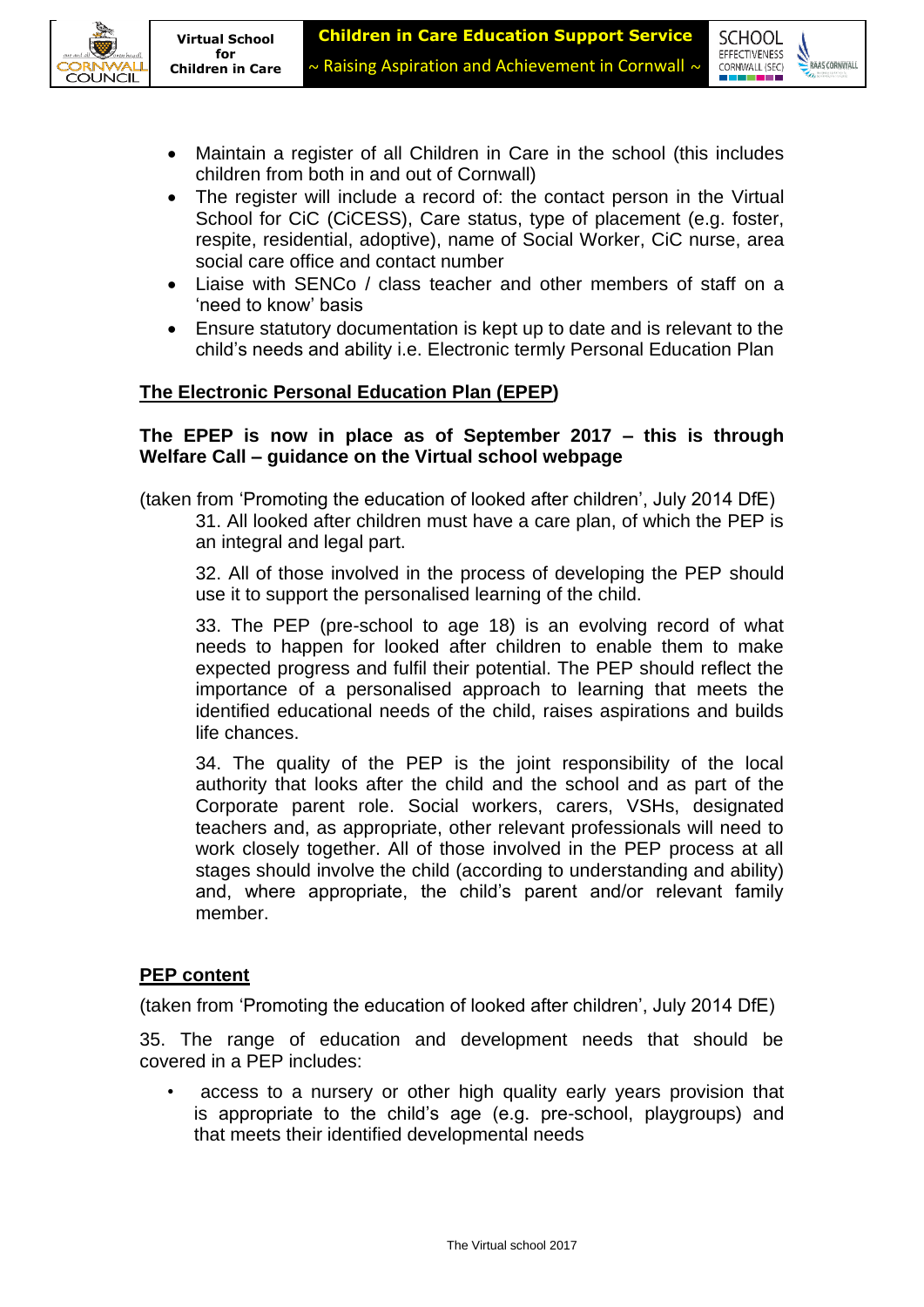**SCHOOL EFFECTIVENESS** 

CORNWALL (SEC)

 $\sum$ RAAS CORNWALL



- provision of immediate suitable education where a child is not in school (e.g. because of temporary (FTEX) exclusion)
- appropriate transition support where needed, such as when a child begins to attend a new school or returns to school (e.g. moving from pre-school, primary to secondary school or following illness or exclusion) or when a child has a plan for gradual reintegration

37. The designated teacher leads on how the PEP is developed and used in school to make sure the child's progress towards education targets is monitored.

Information to be recorded includes:

- Daily contact and telephone numbers of those who need to be contacted in an emergency or for any other concerns. E.g. name of young person, name of parent or carer or key worker in children's home.
- Who holds parental responsibility (PR) for the child
- Share Child Protection / disability information if appropriate ( if not appropriate to share, indicate the confidential nature of the information)
- Relevant health information
- Baseline information, attainment, progress and all test/ assessment results.
- Named officers in the LA with regard to exclusion issues, attendance issues and transition issues. **This is Vicky Thornton is in the Virtual school team or Emma Phillips (Virtual school Head)**
- The child is entitled to decide who attends their Children in Care Statutory Reviews (6 monthly); if school do not attend they need to submit a quality written report that promotes the continuity and stability of their personal education plan.
- Participate in appropriate termly DT training or induction training and joint agency training with The Virtual school – *there is a requirement to attend in line with annual safeguarding return the S175/157*
- If there are safeguarding concerns for a Child in Care, contact and advice should be sought from Education Safeguarding team and MARU (Multi-agency referral unit)

**GOVERNORS -** what every Designated Governor for CIC should know:

- **Number of CIC on school roll**
- **Number of CIC with up to date PEPs**
- **Overall attainment & progress of CIC in the school / performance compared to peers and national**
- **Number of CIC with SEN and statements / EHC Plans- level of support in place**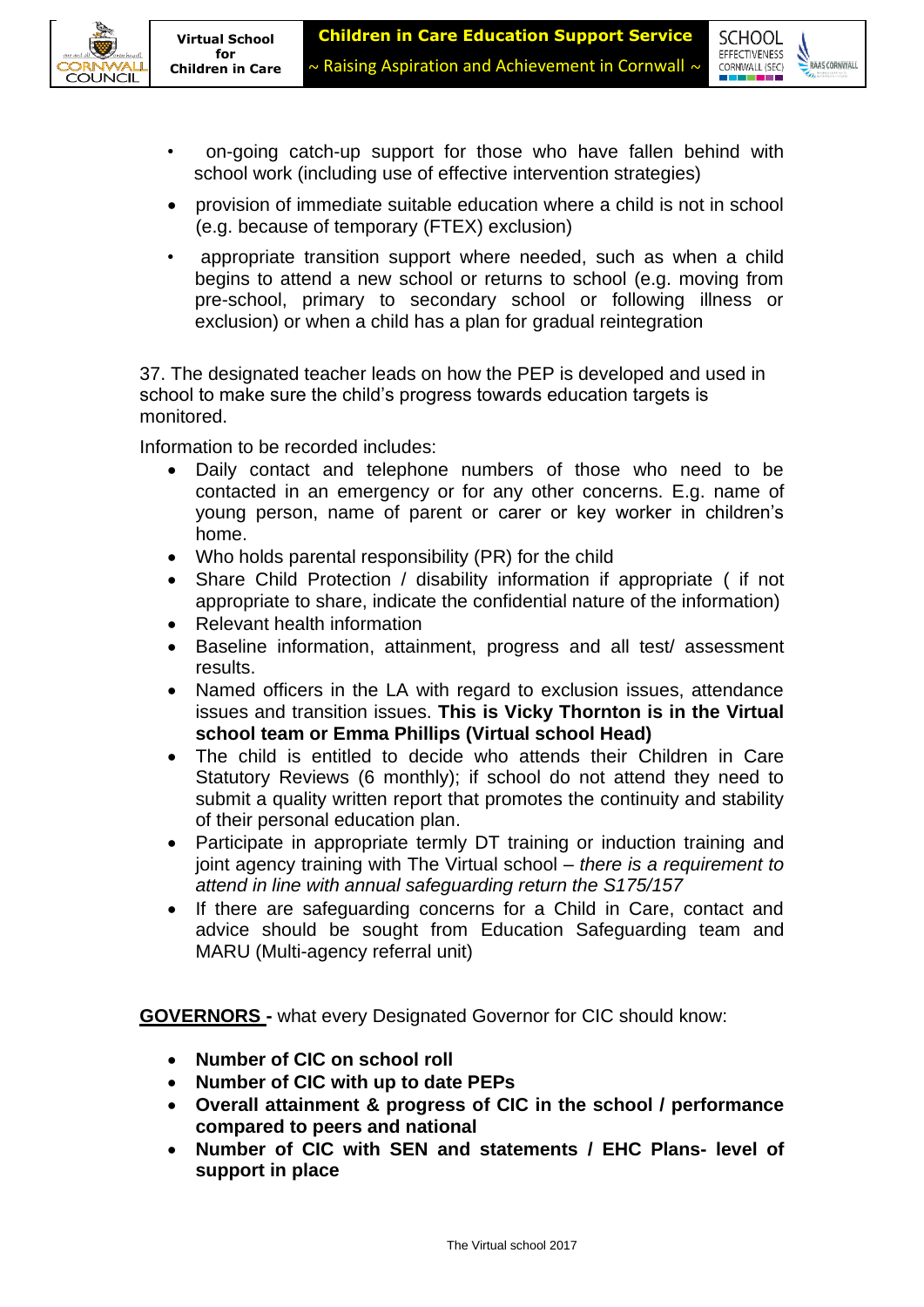



- **Authorised and unauthorised absence levels of CIC**
- **Number of CIC who have been excluded in previous 12 months**
- **How LA supports educational achievement of CIC**
- **Use of Pupil premium plus spend and impact on attainment**
- The Governing body should ensure the DT has opportunity to attend training.
- School staff and governors are aware of the 'Promoting the education of looked after children', July 2014 DfE
- There is a duty on local authorities to promote the educational achievement of Children in Care, under Section 52 of the Children's Act 2004 (still remains in place despite Act updates)
- There is a dedicated Governor or committee to champion and monitor the work of the school in supporting its Children in Care as a part of a larger group of vulnerable children
- Take a proactive approach in co-operating with, and supporting, the relevant Local Authority with regard to the education of Children in Care attending their school
- Designated teachers and staff are aware of and enabled to carry out their responsibilities effectively with the full support of the head teacher

### **Whole school approach:**

- The school celebrates the achievements of Children in Care.
- Teachers should have high expectations of the young person, encouraging achievement and ambition
- The young person will need to have a special, trusted adult in school that is able to take time to listen to them and have access to support and counselling in school if required.
- For young Children in Care, there should be clarity in relation to who is and is not allowed to collect the child from school
- All teachers within the school are made aware of the needs of Children in Care and actively promote their best interests
- Adults in school will need to be sensitive to the young person's wishes over what is known and by whom regarding their care status
- Effective assessment, recording and reporting practices are established
- Ensure that systems are in place to keep staff up to date and informed about Children in Care
- The designated teacher ensures that positive messages about behaviour and achievement are shared within the school and between school, carers and outside agencies, and that high educational expectations are maintained
- A nurturing approach and understanding of trauma and attachment will help to support children in care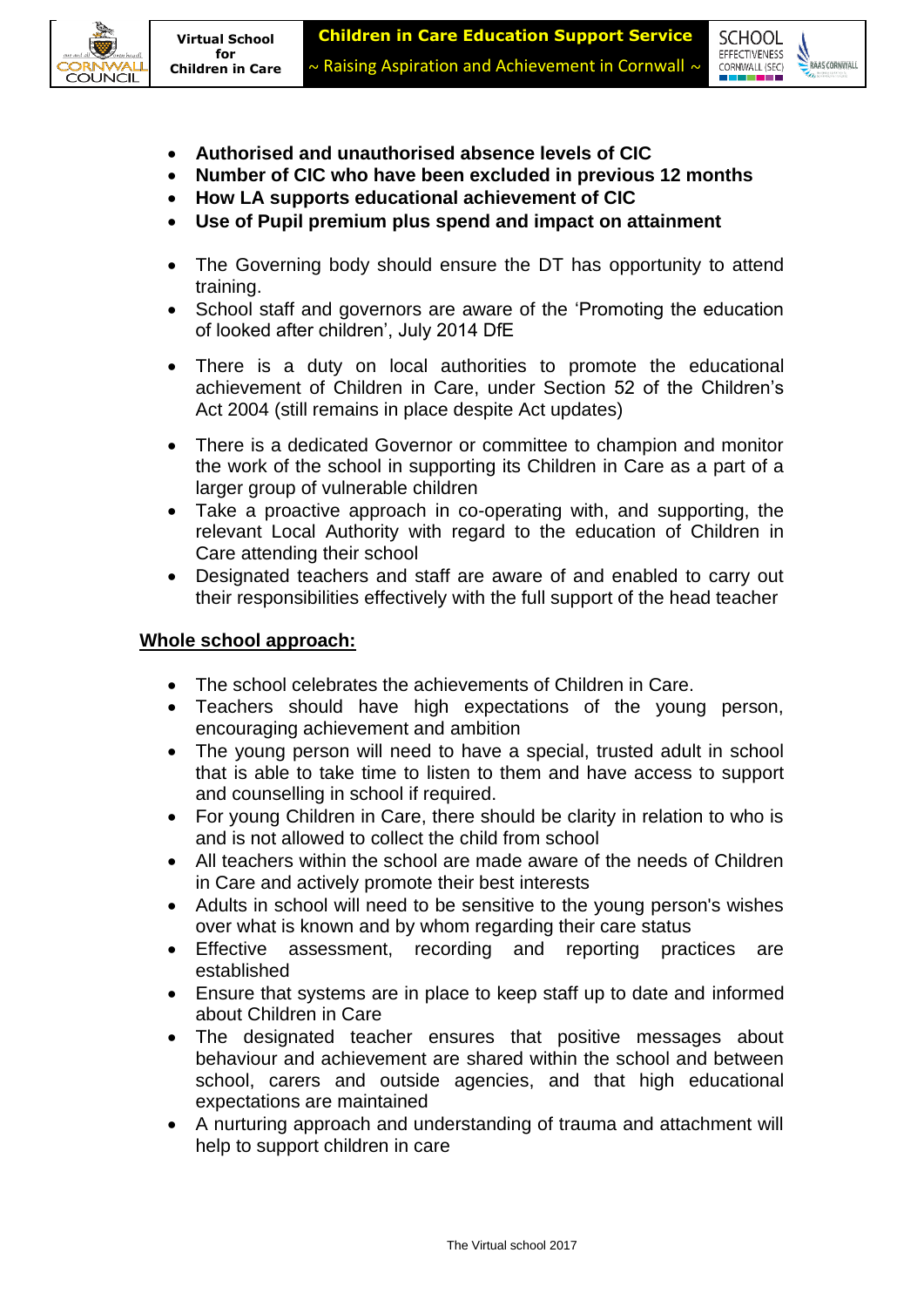



- Support the engagement of Children in Care in out of school hours learning
- Staff work in partnership with carers and agencies and parents (where appropriate).
- Support carers to value educational achievement and improve attendance
- Teachers can help the individual begin to feel that they are fitting in and offer them a safe haven and a sympathetic ear in a crisis
- Staff are aware that being or becoming ' Child in Care' has a major impact on children's lives and that when considering children's learning and or behaviour, due consideration will be given
- Teachers can be aware of a variety of emotional issues and trauma that may undermine the young person's ability to engage in the learning process, including feelings of loss, rejection, isolation, confusion and low self-esteem
- Teachers need to be aware of possible unresolved feelings the young person may have about their own families and siblings, in addition to insecurity over their current homes and carers
- CIC have access to Pupil premium plus from September, £300 will be allocated to every child from day one of being in care by the Virtual School head. School will receive this at the end of each term. A bid can be made via the EPEP to top this up by a further £300 if required. See EEF / Sutton trust for guidance on use, good practice and impact of PP+

**Special Educational needs:** see Cornwall SEND graduated response document – June 2017

- Any special educational needs are quickly identified and appropriate provision is made – early identification and action is key
- Ensure that systems are in place to identify and prioritise when Children in Care are underachieving, and have early interventions to improve this
- Contact needs to be made with the Virtual School for CiC (CiCESS) as soon as concerns are raised
- If the child or young person has a statement of special educational need or EHC Plan, then ensure the annual review coincides with one of the six monthly Statutory Care Reviews / termly PEP meetings; dates can be obtained from the social worker.
- Please refer to SEN Code of Practice for further information

# **Admissions and transitions:**

• CiC have priority on school admission.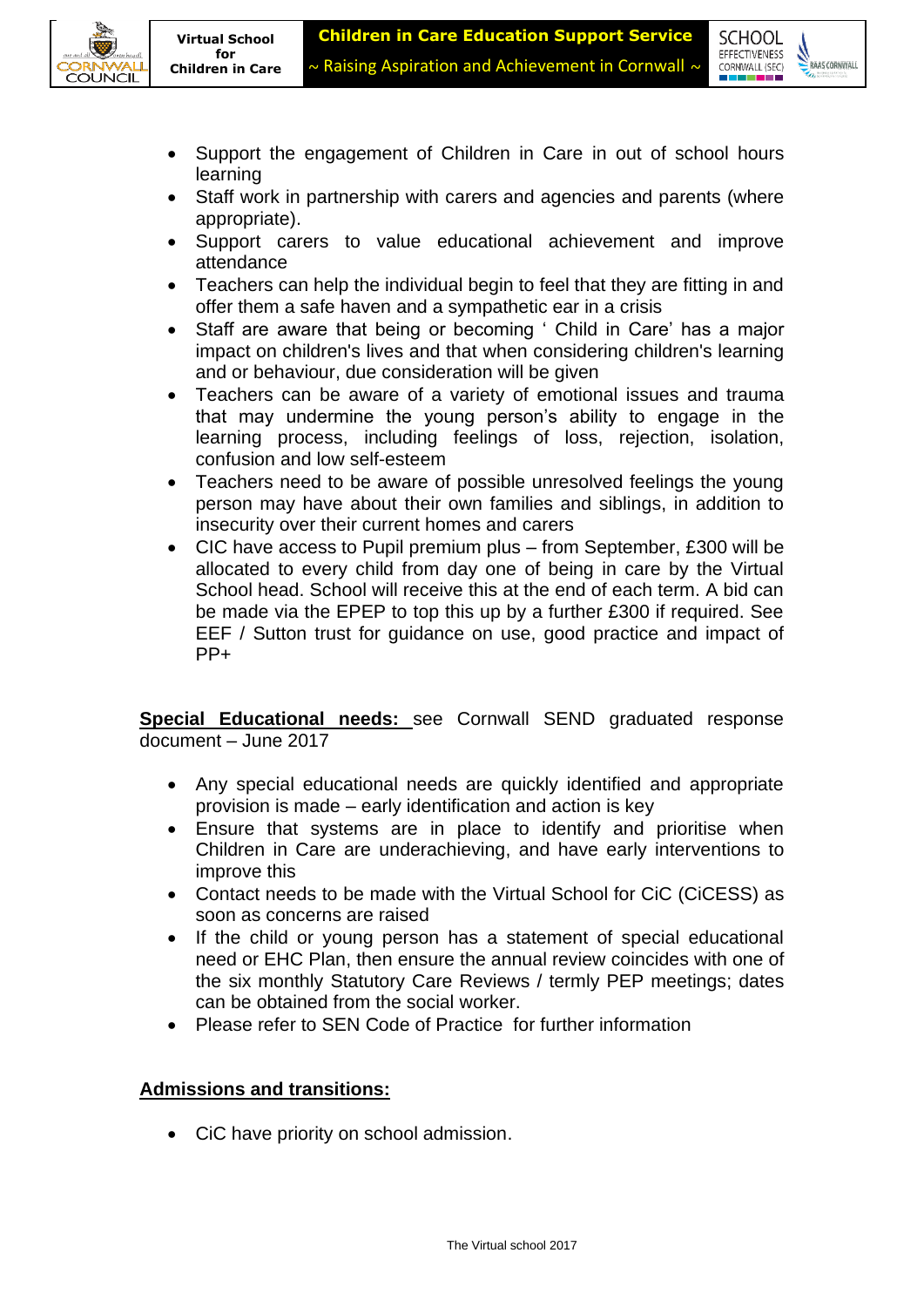



- Prioritise Children in Care within schools own admissions procedures and admit students as quickly as possible, recognising the importance of re-establishing school stability for Children in Care.
- Adhere to Cornwall Council School Admission protocol
- Awareness of 'Placement of pupils out of their chronological year group', Cornwall Council guide (2015/16 )
- •
- Ensure that on admission or transfer all relevant information is obtained at the outset
- We will forward appropriate documents, in a timely fashion, to any receiving school at point of transition where the receiving school is made known
- Make every effort to provide continuity of schooling and educational experience

# **Attendance:**

- Where attendance is a problem, a first day of absence procedure needs to be established
- Inform Education Welfare Officer / Social Worker / Virtual School if any concerns about attendance
- Acknowledge attendance in any education meetings, celebrating success and setting realistic targets if it is a concern
- If a child is on a protection plan, ensure Social worker and Carer are contacted if child is absent from school
- Children in Care should not be taken out of school for holidays
- There should be no unauthorised absences for CiC
- Safety plans to be put in place where a CiC is on a reduced timetable or CME/CMOE

# **Exclusion:**

- Identify any Child in Care who is at risk of exclusion and contact the Virtual School (CiCESS), Social Worker and relevant professionals to put proactive strategies in place to avoid the Child in Care missing days from school
- Ensure in the case of a fixed term exclusion that the carer (or persons holding parental responsibility) and the Social Worker have been spoken to and within one day a letter has been sent specifying the period and the reasons for the exclusion, date of return, outline of the rights of carers to make representations to the governing body where appropriate and details of arrangements made to enable the excluded pupil to continue his/her education.
- Make sure in the event of any exclusion, contact is made with the Virtual School (CiCESS) with details of the exclusion outlining the reasons why the child has been excluded so that an appropriate response can be made.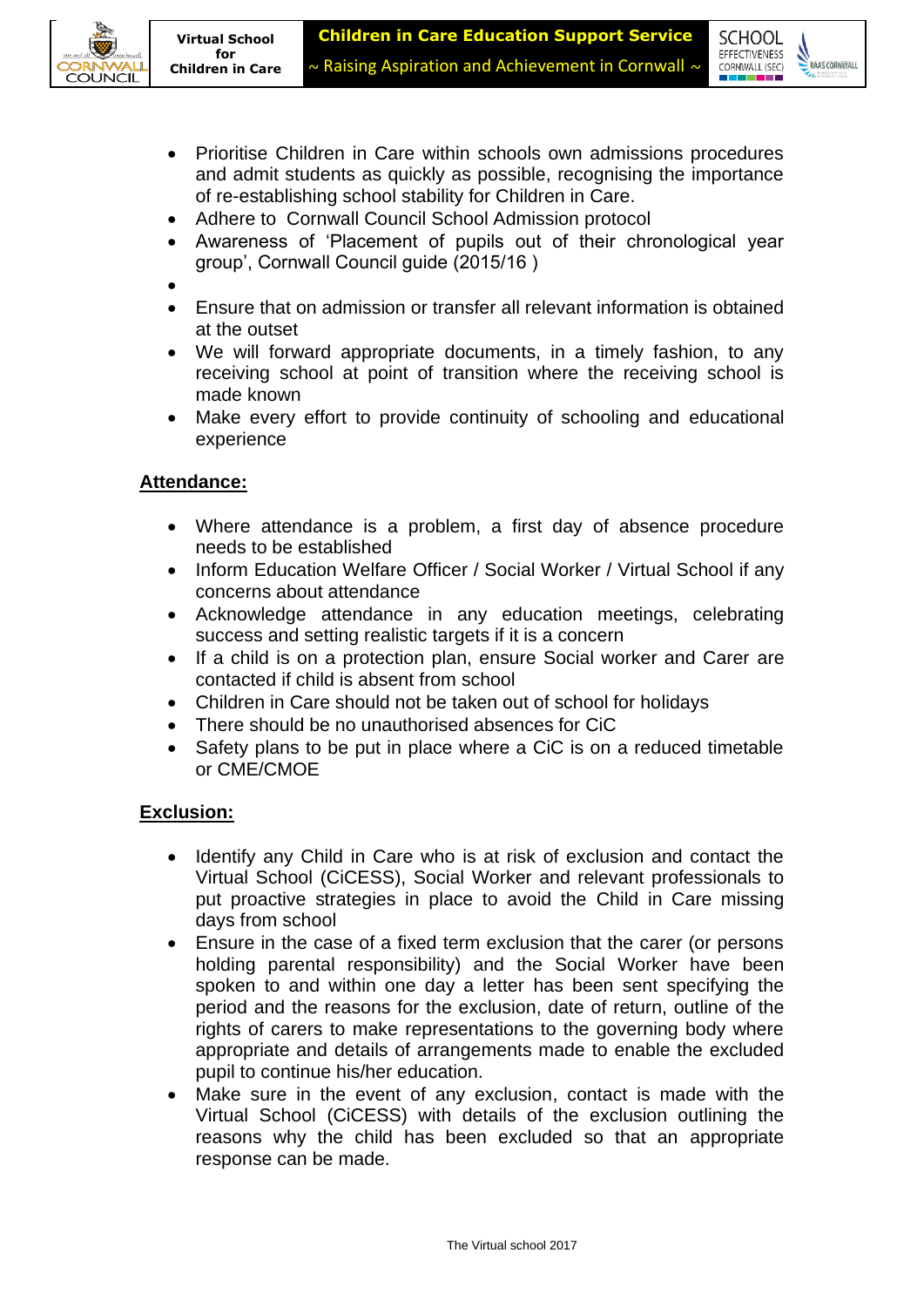



## **Multi-agency liaison:**

- The CiC Designated Teacher will need to liaise closely with carers, birth parents (if appropriate) and the pupil's social worker on a variety of issues including homework, kit and equipment required. It is important that positive messages about behaviour and achievement are shared
- There should be a well planned and co-ordinated approach to meeting the young person's educational and social needs, for example, whether potentially disruptive changes in school can be prevented
- There needs to be clear understanding about the role and responsibility of school staff in relation to the young person and the roles and responsibilities of the other professionals involved
- School staff will need to share positive perceptions and high expectations of the young person with other professionals but especially with the young person
- The school should be aware of and sensitive to the appropriate role of the natural parents
- Designated teachers should ensure that requests from the LA for statistical information held by the school are completed and returned on time to comply with statutory obligations
- Encourage each child in care to access out of hours learning activities realising the positive impact this could have on their self –esteem and learning
- Support the young person to have the opportunity to participate fully in planning and decision making

### **At risk:**

- Schools to be made aware / share information if they feel a CiC is at risk in any way
- Schools to be aware and have a safety plan in place with regards to absconding, going missing and or at risk of exploitation

### **Related documentation**:

See CiCESS website on Cornwall intranet for related documentation and information

# **\*See Cornwall's guidance on Pupil Premium Plus on web page**

[www.cornwall.gov.uk/cicess](http://www.cornwall.gov.uk/cicess)

Raising standards of achievement: www.**[education](http://www.education.gov.uk/)**.gov.uk *(as of May 2010)*

*Promoting the Educational Achievement of Looked After Children Statutory Guidance for Local Authorities* DFE July 2014